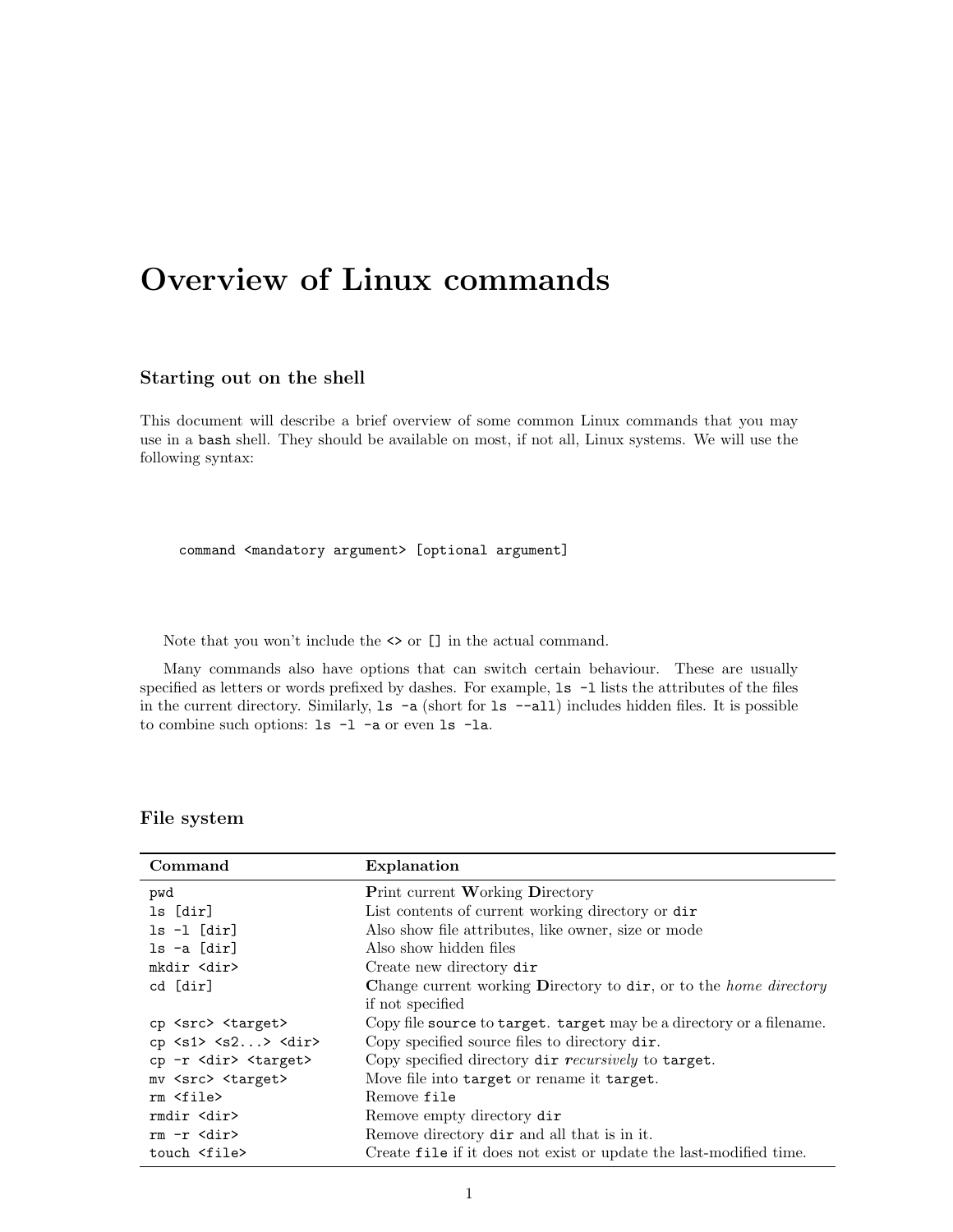## Being lazy

| the tab key<br>Autocomplete command, file or directory name          |  |
|----------------------------------------------------------------------|--|
| tab twice<br>See available commands                                  |  |
| Any string, for example $cp \text{ a*}$ backup<br>∗                  |  |
| Any character, for example 1s foo?ar<br>7                            |  |
| Show previous commands<br>history                                    |  |
| Scroll through previous commands<br>$arrow$ keys $up/down$           |  |
| Repeat last command (echo !!)<br>ΤĪ                                  |  |
| Repeat last command starting with <i>pattern</i> . (!cp)<br>!pattern |  |

If you want to copy paste, use the context menu. Often the shortcut is  $Ctrl+Shift+{C,V};$ note that  $\tt Ctrl+C$   $\tt terminates$  the current process!

### Abbreviations for paths

| Item                  | Explanation                                        |
|-----------------------|----------------------------------------------------|
| $\tilde{\phantom{a}}$ | Home directory                                     |
|                       | Current working directory, e.g. cp /tmp/test.txt . |
| $\cdot$ $\cdot$       | Parent directory, e.g. cd                          |
|                       | Root-directory of the filesystem, e.g. 1s /.       |

#### Process control

| Item                                | Explanation                                                       |
|-------------------------------------|-------------------------------------------------------------------|
| ps                                  | Show a list of processes                                          |
| $Ctrl+C$                            | Terminate current process                                         |
| kill <pid></pid>                    | Tell process with id pid to stop                                  |
| kill -KILL <pid></pid>              | Instruct the operating system to commit murder on process with id |
|                                     | pid                                                               |
| killall <process name=""></process> | Kill all processes with that name                                 |

### Input and output

| Item                                                   | Explanation                                                    |
|--------------------------------------------------------|----------------------------------------------------------------|
| $<$ command> > $<$ file><br>$<$ command> $<$ $<$ file> | Send output from command to file<br>Send file as input to file |
| $\zeta$ command $1$ > $\zeta$ $\zeta$ command $2$ >    | Send output from command1 to command2                          |

#### Session control

| Item                                    | Explanation                                                    |
|-----------------------------------------|----------------------------------------------------------------|
| ssh <hostname></hostname>               | Start a remote shell on the specified host, e.g.<br>ssh        |
|                                         | lilo.science.ru.nl. ssh will try to log in with the same user- |
|                                         | name as on your current machine.                               |
| ssh <user>@<hostname></hostname></user> | Log in as user on the specified host                           |
| logout                                  | Log out from the current login shell                           |
| exit                                    | Exit current shell                                             |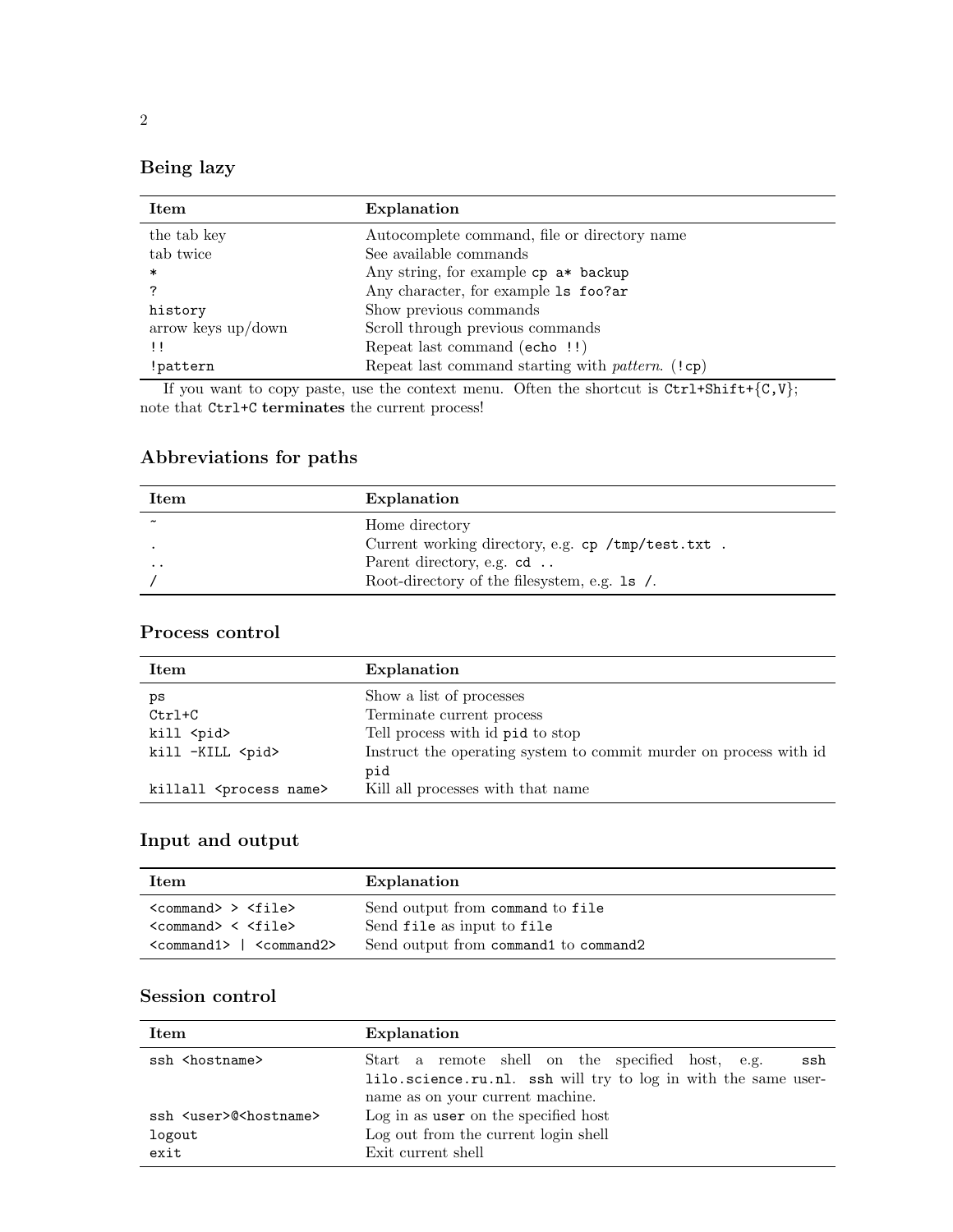### Learning more

| Item                  | Explanation                                                 |
|-----------------------|-------------------------------------------------------------|
| man <command/>        | Show manual for command                                     |
| $<$ command> $-$ help | Most commands will show you a brief overview of their usage |
| $<$ command $> -h$    | -h is usually short for --help                              |
| which <command/>      | Will tell you the location of command on the file system    |

### Convenient tools

| Item                                    | Explanation                                                                                            |
|-----------------------------------------|--------------------------------------------------------------------------------------------------------|
| cat <file></file>                       | Show contents of file. If you specify multiple files it will concatenate<br>them.                      |
| grep <pattern> <file></file></pattern>  | Show all lines that contain pattern in file.                                                           |
| grep <pattern></pattern>                | Show all lines that contain pattern from <i>standard input</i> , e.g. cat                              |
|                                         | file   grep pattern                                                                                    |
| grep -v <pattern></pattern>             | Inverse, show all line that do not match pattern.                                                      |
| grep -i <pattern></pattern>             | Search for pattern case-insensitively.                                                                 |
| grep -o <pattern></pattern>             | Show only the matching bits of the input.                                                              |
| grep -r <pattern> <dir></dir></pattern> | Recursively find all occurrences of pattern in dir                                                     |
| tr 'A' 'B'                              | Replace all occurrences of $'A'$ by $'B'$ . Reads standard input, so use                               |
|                                         | for example as cat file   tr A B                                                                       |
| tr -d <char></char>                     | Deletes all occurrences of char. Reads standard input, so use for<br>example as cat file $ $ tr $-d$ A |
| less [file]                             | Show file or <i>standard input</i> page-by-page.                                                       |
| file <file></file>                      | Show what kind of file file is.                                                                        |
| wc <file></file>                        | Count the number of lines, words and characters in file. (word                                         |
|                                         | count)                                                                                                 |
| head <file></file>                      | Show the first 10 lines from file. Use -n <num> option for other</num>                                 |
|                                         | amounts.                                                                                               |
| tail <file></file>                      | Show the last 10 lines from file. Use $-n$ <num for="" option="" other<="" td=""></num>                |
|                                         | amounts.                                                                                               |
| tail -f <file></file>                   | Show the last 10 lines from file and then show new lines as they                                       |
|                                         | get added to file. Useful for logs.                                                                    |
| diff <file1> <file2></file2></file1>    | Show the differences between two files.                                                                |

#### Editors

You can find "Text Editor" in the menu of the Ubuntu desktops, but you may also try the following (in order of how complicated the editor is).

| Item         | Explanation                                      |
|--------------|--------------------------------------------------|
| gedit [file] | Start the GNOME text editor, opening file        |
| nano [file]  | Start the nano editor, opening file              |
| pico [file]  | Start the pico editor, opening file              |
| vim [file]   | Start the vim editor, opening file               |
| gvim [file]  | Start the graphical version of vim, opening file |

You may hear about vim a lot, as it is a popular, very powerful editor. It does have a steep learning curve, however. You may enjoy this game that explains how it works: [https:](https://vim-adventures.com/) [//vim-adventures.com/](https://vim-adventures.com/).